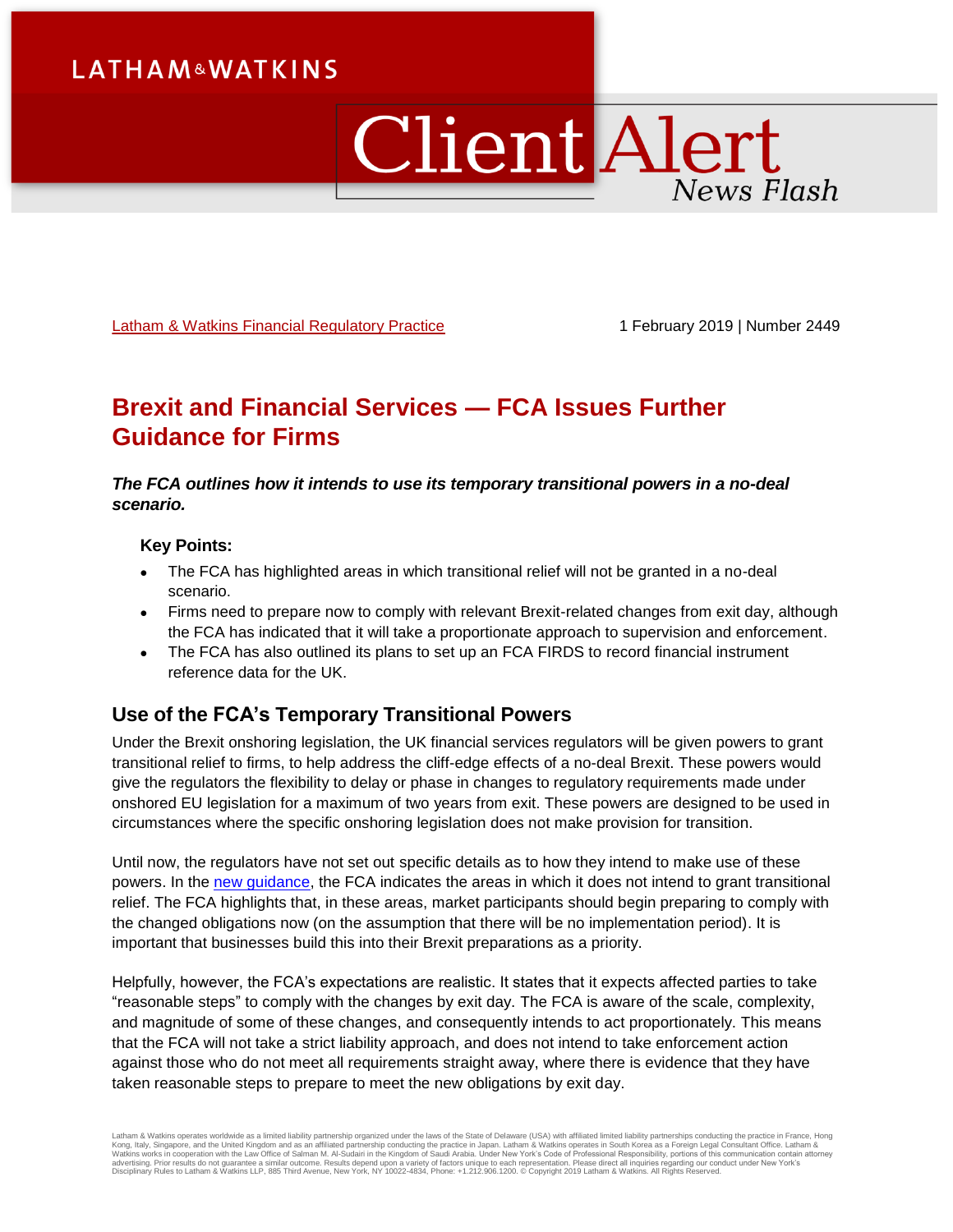Consequently, market participants cannot be complacent, but neither must they be unduly concerned about enforcement action if they are making attempts on a best efforts basis to comply with the changes from exit day. However, the FCA is planning to take a slightly stricter line in relation to transaction reporting, as explained further below.

The FCA plans to publish further detailed information on the areas in which it will use its transitional powers prior to exit day. At a Treasury Select Committee hearing this week, Andrew Bailey suggested that the FCA was intending to publish this information at the end of February.

## **Who Will Not Benefit From Transitional Relief?**

The FCA indicates that market participants will need to be prepared to comply with the onshoring changes from exit day in the following areas:

- MiFID II transaction reporting: the UK's transaction reporting regime under MiFID II will change from exit day (as explained in our previous *[Client Alert](https://www.lw.com/thoughtLeadership/lw-brexit-financial-services-onshoring-mifid-ii)* on onshoring MiFID II), including connected obligations such as the requirement to submit financial instrument reference data. The main impact will be for UK trading venues (which will need to prepare to transaction report for transactions on their venues by their EEA members) and EEA firms with a UK branch entering the temporary permissions regime (which will need to start transaction reporting to the FCA post-Brexit), as well as UK-approved reporting mechanisms that submit reports on behalf of firms.
- EMIR reporting obligations: from exit day, all firms and central counterparties who enter into derivatives transactions in scope of EMIR will be required to report into a UK-registered trade repository. The FCA plans to make a list of UK-registered trade repositories available on its website prior to exit day.
- Issuer rules: EEA issuers that have securities admitted to trading or traded on UK markets will be required to submit information to the FCA and disclose certain information to the market from exit.
- Contractual recognition of bail-in: UK firms within scope of the Bank Recovery and Resolution Directive will need to include contractual recognition of bail-in language in the terms of all new or materially-amended liabilities governed by the law of an EEA jurisdiction from exit day, with the exception of unsecured liabilities that are not debt instruments.
- Short selling notifications: any EEA firm wishing to use the exemption for market-making activities under the Short Selling Regulation in the UK will be required to join a UK trading venue and notify the FCA of their intention to use the exemption, 30 days ahead of their intended use of the exemption. Any notifications already made to the FCA will remain valid post-exit.
- Use of credit ratings: all ratings will need to be issued or endorsed by a credit ratings agency (CRA) established in the UK and registered with the FCA for them to be eligible for regulatory use in the UK after exit day. Users of credit ratings should therefore take steps to ensure they are operationally ready to use credit ratings issued or endorsed by FCA-registered CRAs after exit day. Ratings issued or endorsed in the EU before exit by a CRA with an affiliate registered or currently applying for registration with the FCA, may be used for regulatory purposes in the UK for up to one year after exit.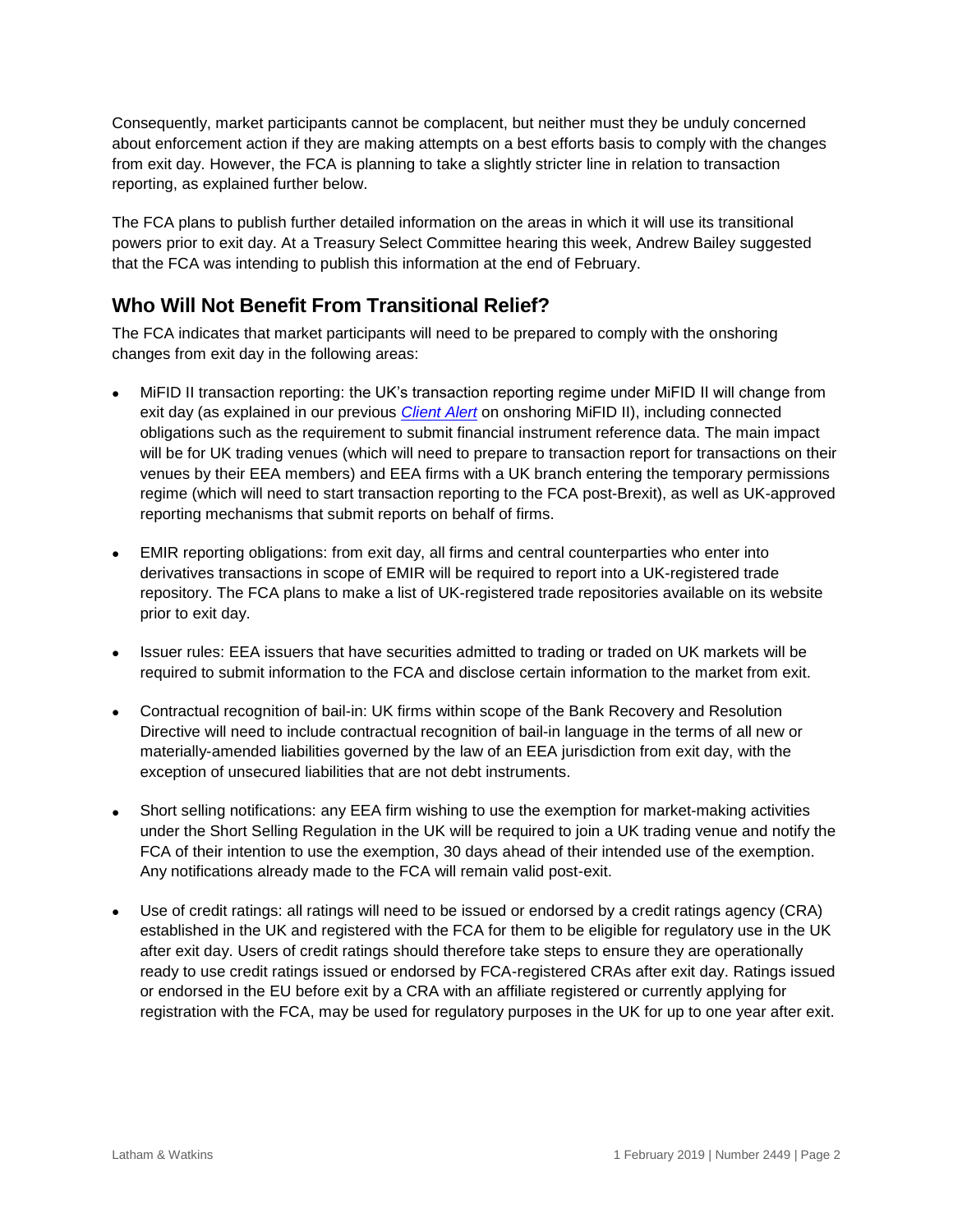Securitisation: UK originators or sponsors will need to direct notifications to the FCA from exit day for UK securitisations they wish to be considered simple, transparent, and standardised under the new Securitisation Regulation. UK originators, sponsors, or securitisation special purpose entities choosing to make use of a third-party verifier to assess compliance with the simple, transparent, and standardised criteria may only use a verifier established in the UK and authorised by the FCA.

## **FCA FIRDS and Transaction Reporting**

The FCA has also provided [further specific guidance](https://www.fca.org.uk/markets/market-data-regimes/fca-firds-and-transaction-reporting) for firms in relation to transaction reporting. This provides a high-level overview of what firms need to do now to comply with the onshored MiFID II regime in relation to transaction reporting, which will apply from exit day.

The FCA reports that it has built FCA FIRDS to replace ESMA FIRDS (the EU record of all financial instruments reported as being traded on a trading venue in the EEA) in the UK. The FCA states that it will begin feeding the system with live production data from early March 2019, to ensure that it has a full database of instruments by 29 March 2019. In a no-deal scenario, the FCA plans to switch off its feeds to ESMA FIRDS at 11pm on Friday 29 March 2019, and to have FCA FIRDS open from Monday 1 April 2019.

The FCA also confirms that it intends to publish an extract of ESMA data in FCA FIRDS, given that the scope of the UK transaction reporting regime will include instruments traded on EEA venues. Hopefully this will mean that firms and venues transaction reporting in the UK need only consult FCA FIRDS, rather than needing to piece together information from both the FCA and the ESMA systems.

The FCA aims to provide some consistency by making its system as similar as possible to ESMA FIRDS. The schema for the two systems will be identical on day one. However, the FCA flags that some fields within the system will not work in the same way as they do now, as a consequence of Brexit. For example, the Relevant Competent Authority (RCA) field will no longer be meaningful post-Brexit and so will default to "GB".

The FCA explains that firms will be able to test FCA FIRDS from 21 February 2019, and provides [technical specifications](https://www.fca.org.uk/publication/systems-information/fca-firds-tech-spec.pdf) for the new system.

The FCA reiterates that it will not take a strict liability approach to compliance with the UK transaction reporting requirements following a no-deal Brexit, but firms should note that the FCA expects firms unable to comply immediately to back-report missing, incomplete or inaccurate transaction reports as soon as possible. While this may give firms some leeway, in practice they will need to ensure that they are compliant fairly promptly, or risk the task of back-reporting becoming increasingly unmanageable. Although the FCA intends to exercise some forbearance, transaction reporting is such a critical source of information for the FCA that it could well take a less generous approach if it finds that it is not getting the information it needs to supervise UK markets effectively.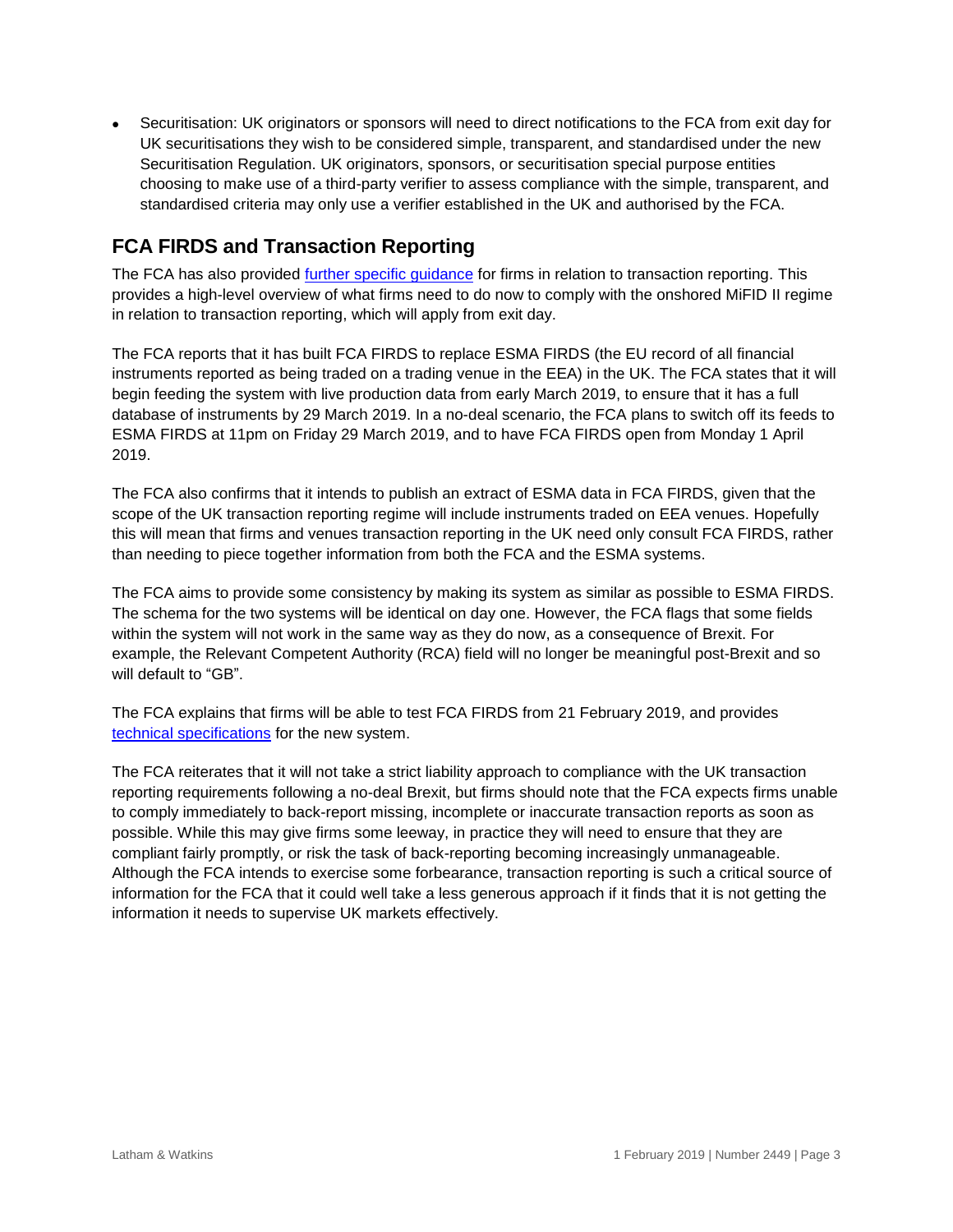If you have questions about this *Client Alert*, please contact one of the authors listed below or the Latham lawyer with whom you normally consult:

#### **[David Berman](https://www.lw.com/people/david-berman)**

[david.berman@lw.com](mailto:david.berman@lw.com) +44.20.7710.3080 London

#### **Kishore Bhindi**

[kishore.bhindi@lw.com](mailto:kishore.bhindi@lw.com) +44.20.7710.4785 London

#### **[Brett Carr](https://www.lw.com/people/brett-carr)**

[brett.carr@lw.com](mailto:brett.carr@lw.com) +44.020.7710.4695 London

#### **[Charlotte Collins](https://www.lw.com/people/charlotte-collins)**

[charlotte.collins@lw.com](mailto:charlotte.collins@lw.com) +44.20.7710.1804 London

#### **[Stuart Davis](https://www.lw.com/people/stuart-davis)**

[stuart.davis@lw.com](mailto:stuart.davis@lw.com) +44.20.7710.1821 London

#### **[Carl Fernandes](https://www.lw.com/people/carl-fernandes)**

[carl.fernandes@lw.com](mailto:carl.fernandes@lw.com) +44.20.7710.4777 London

#### **[Nicola Higgs](https://www.lw.com/people/nicola-higgs)**

[nicola.higgs@lw.com](mailto:nicola.higgs@lw.com) +44.20.7710.1154 London

#### **[Gabriel Lakeman](https://www.lw.com/people/gabriel-lakeman)**

[gabriel.lakeman@lw.com](mailto:gabriel.lakeman@lw.com) +44.020.7710.4645 London

#### **[Anne Mainwaring](https://www.lw.com/people/anne-mainwaring)**

[anne.mainwaring@lw.com](mailto:anne.mainwaring@lw.com) +44.20.7710.1018 London

#### **[Sam Maxson](https://www.lw.com/people/sam-maxson)**

[sam.maxson@lw.com](mailto:sam.maxson@lw.com) +44.20.7710.1823 London

#### **[Ella McGinn](https://www.lw.com/people/ella-mcginn)**

[ella.mcginn@lw.com](mailto:ella.mcginn@lw.com) +44.20.7710.4649 London

#### **[Frida Montenius](https://www.lw.com/people/frida-montenius)**

[frida.montenius@lw.com](mailto:frida.montenius@lw.com) +44.20.7710.1161 London

#### **[Rob Moulton](https://www.lw.com/people/rob-moulton)**

[rob.moulton@lw.com](mailto:rob.moulton@lw.com) +44.20.7710.4523 London

#### **[Denisa Odendaal](https://www.lw.com/people/denisa-odendaal)**

[denisa.odendaal@lw.com](mailto:denisa.odendaal@lw.com) +44.20.7710.1845 London

#### **Jonathan [Ritson-Candler](https://www.lw.com/people/jonathan-ritson-candler)**

[jonathan.ritson-candler@lw.com](mailto:jonathan.ritson-candler@lw.com) +44.20.7710.1815 London

#### **[Emily Torrens](https://www.lw.com/people/emily-torrens)**

[emily.torrens@lw.com](mailto:emily.torrens@lw.com) +44.20.7710.1883 London